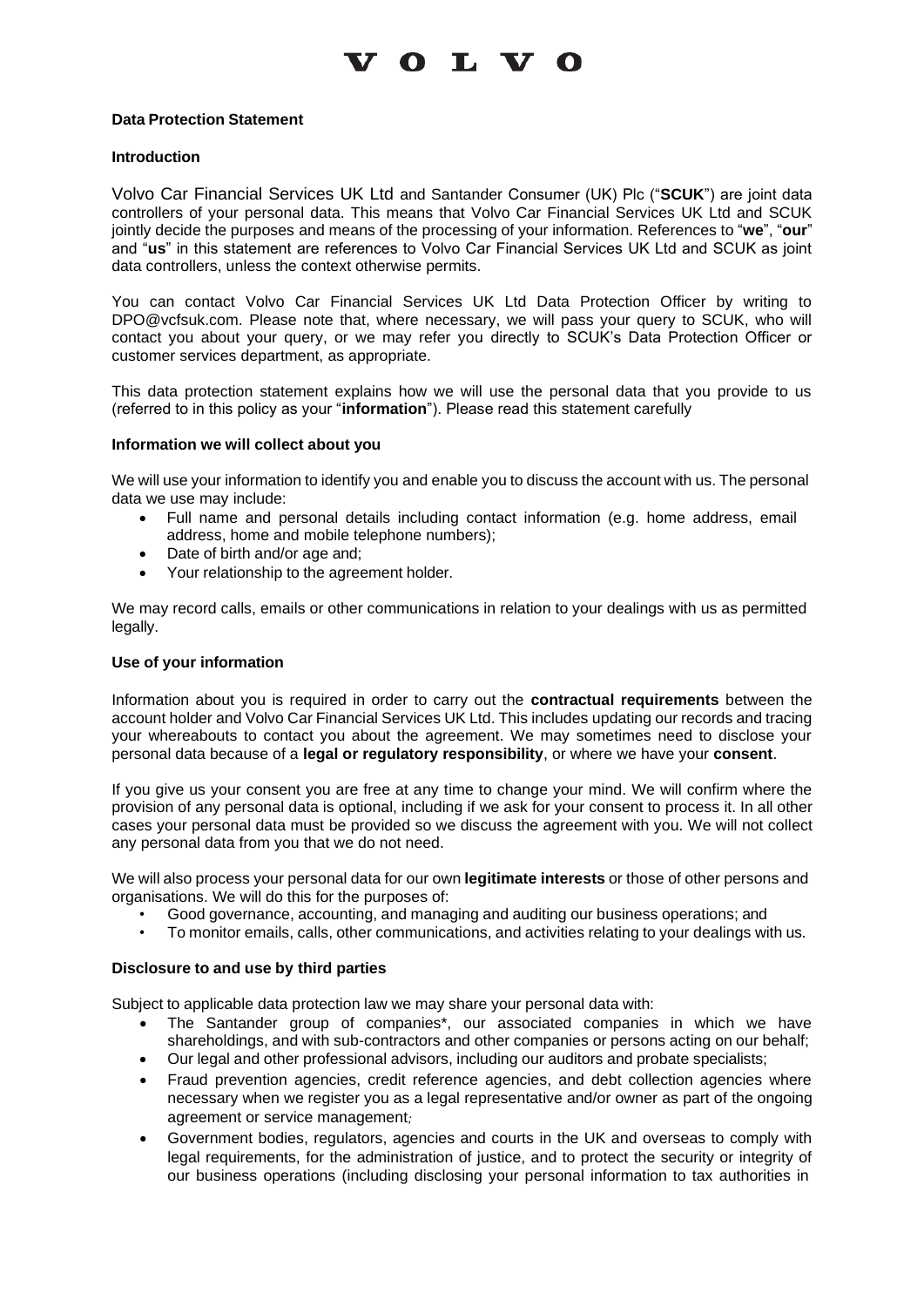## **VOLVO**

other countries, or with HMRC who may share the information with the other tax authorities if we believe that you may have tax obligations in another country);

- Other parties connected with the agreement, for example guarantors; sharing information in such circumstances with other people named on the application may be necessary;
- Market research organisations to assist us in improving our products or services;
- Third parties acting on our behalf, such as back-up and server hosting providers, IT software and maintenance providers and their agents.;
- If we or the Santander group<sup>\*</sup> undergoes a group reorganisation or is sold to a third party, your personal information provided to us may be transferred to that reorganised entity or third party and used for the purposes highlighted in this data protection statement.
- Anyone else where we have your consent or as required by law.

## **Retention of your information**

We will hold your information for 7 years from the date at which the deceased customer's agreement is closed, or as long as necessary thereafter to deal with any queries you may have.

We may hold your information for a longer or shorter period from that described above where:

- the law requires us to hold your personal information for a longer period, or delete it sooner;
- you exercise your right to have the information erased (where it applies) and we do not need to hold it in connection with any of the reasons permitted or required under the law; and
- in limited cases, the law permits us to keep your personal information indefinitely provided we put certain protections in place.

## **Transfers to third countries/where we store your information**

We store your information on servers located within the European Economic Area (EEA). The third parties listed under 'Disclosure to and use by third parties' may be located outside of the EEA or they may transfer your information outside of the EEA. Those countries may not have the same standards of data protection and privacy laws as in the UK. Whenever we transfer your information outside of the EEA, we impose contractual obligations on the recipients of that information to protect your personal data to the standard required in the UK. We may also require the recipient to subscribe to 'international frameworks' intended to enable secure data sharing. Any third parties transferring your information outside of the EEA must also have in place appropriate safeguards as required under data protection law.

## **Your rights**

You have the following rights (which may not always apply or be subject to certain circumstances):

- to **be informed** about the processing of your information (this is what this statement sets out to do);
- to have your information **corrected if it's inaccurate** and to have **incomplete information completed**;
- to **object to processing** of your information;
- to **restrict processing** of your information;
- to have your information **erased**;
- to **request access** to your information and information about how we process it;
- to **move, copy or transfer** your information (*"data portability"*); and
- rights relating to **automated decision making**, including profiling.

We may update the data protection statement from time to time. When we change the data protection statement in a material way, a notice will be displayed on our website along with the updated data protection statement.

More information on your data subject rights, how to exercise these rights and all other information contained within this data protection statement, can be found in the 'Using my information' booklet